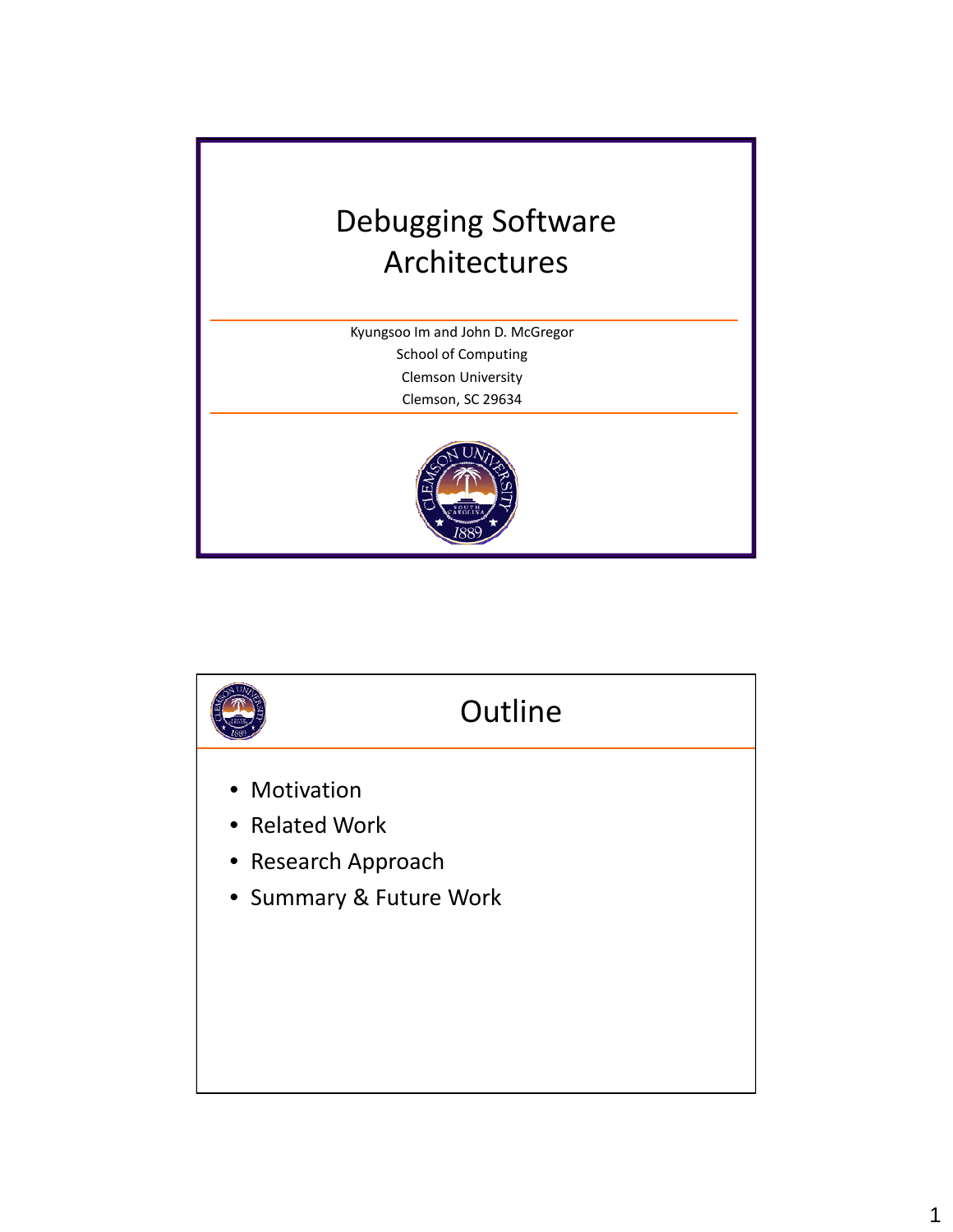

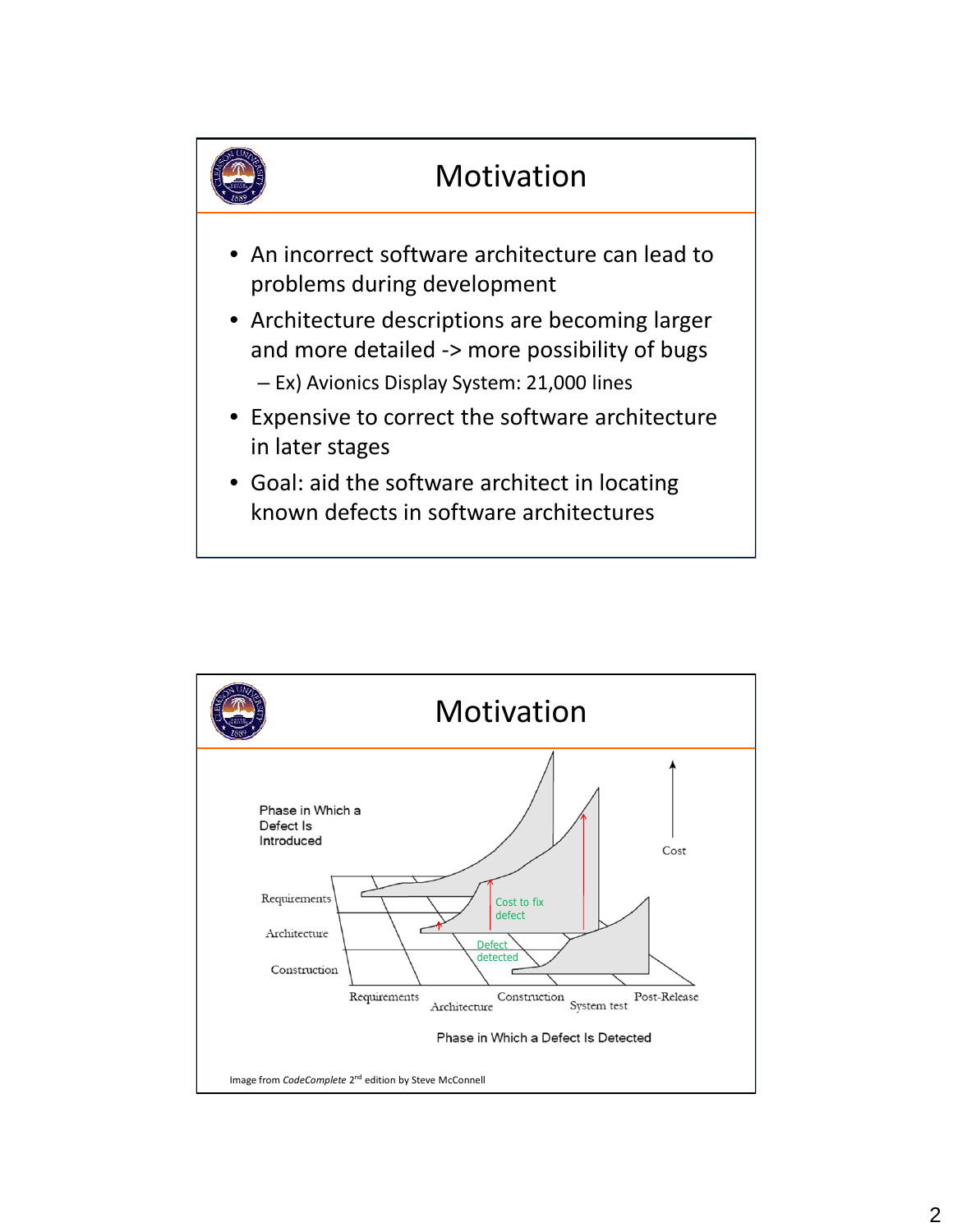

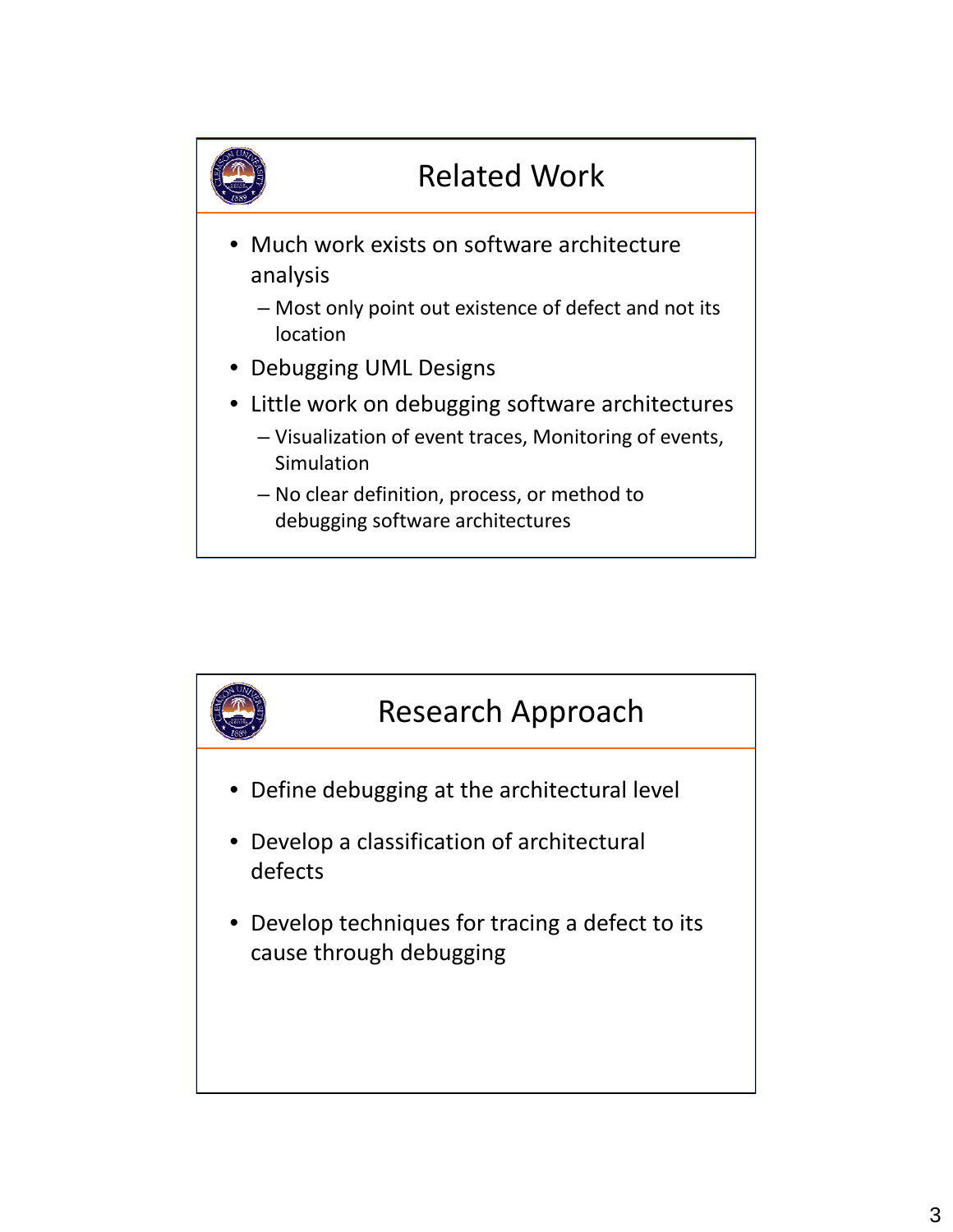

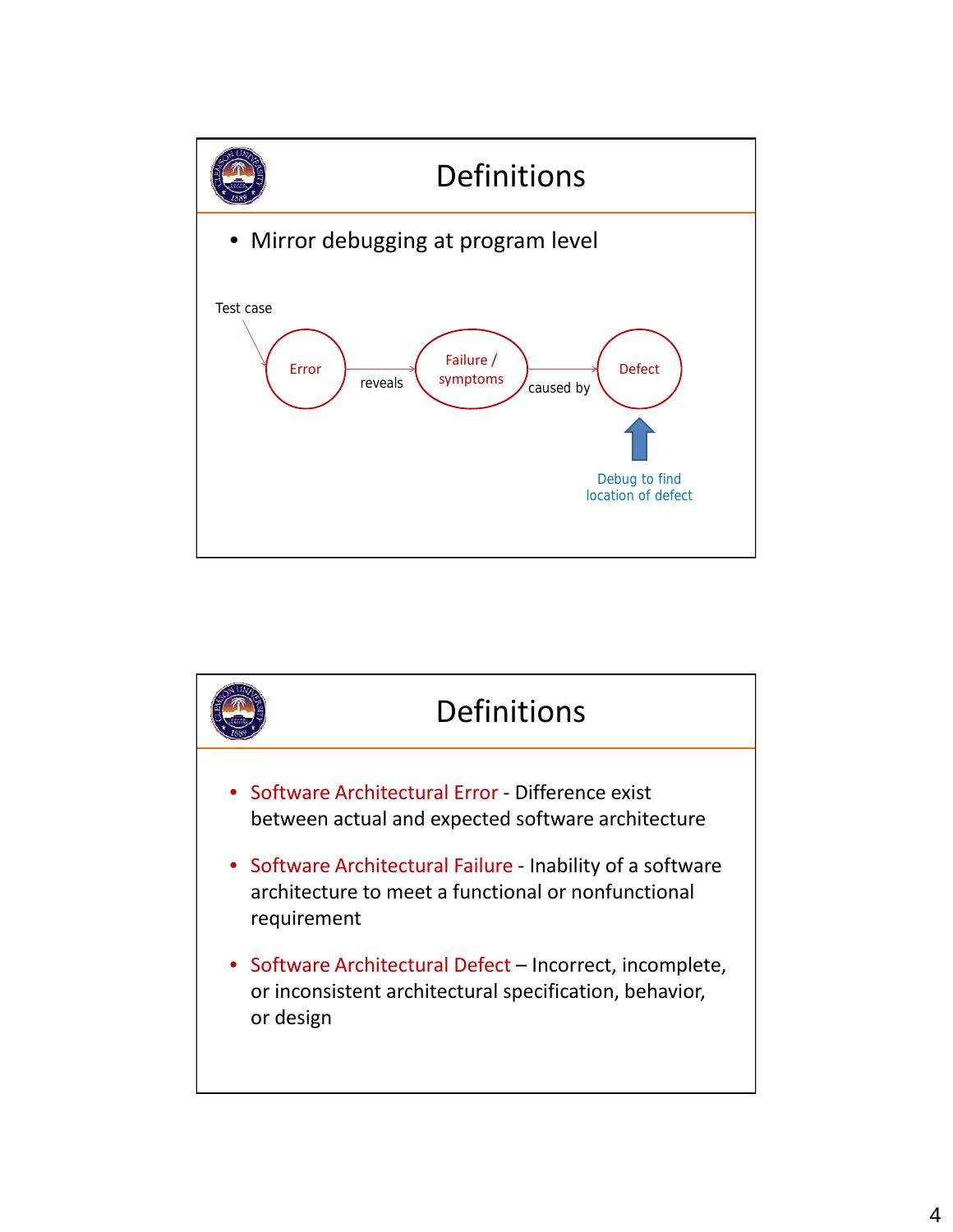

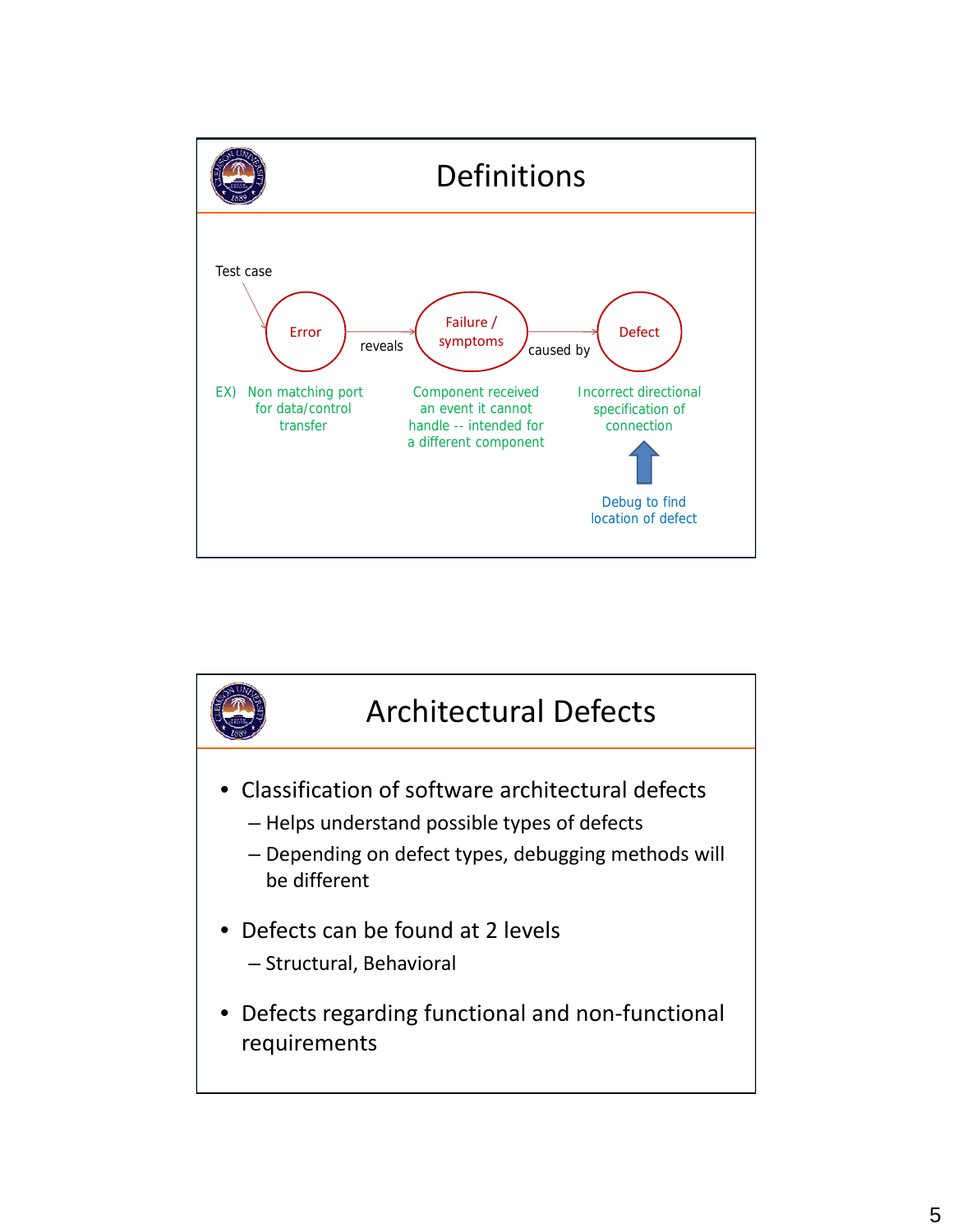

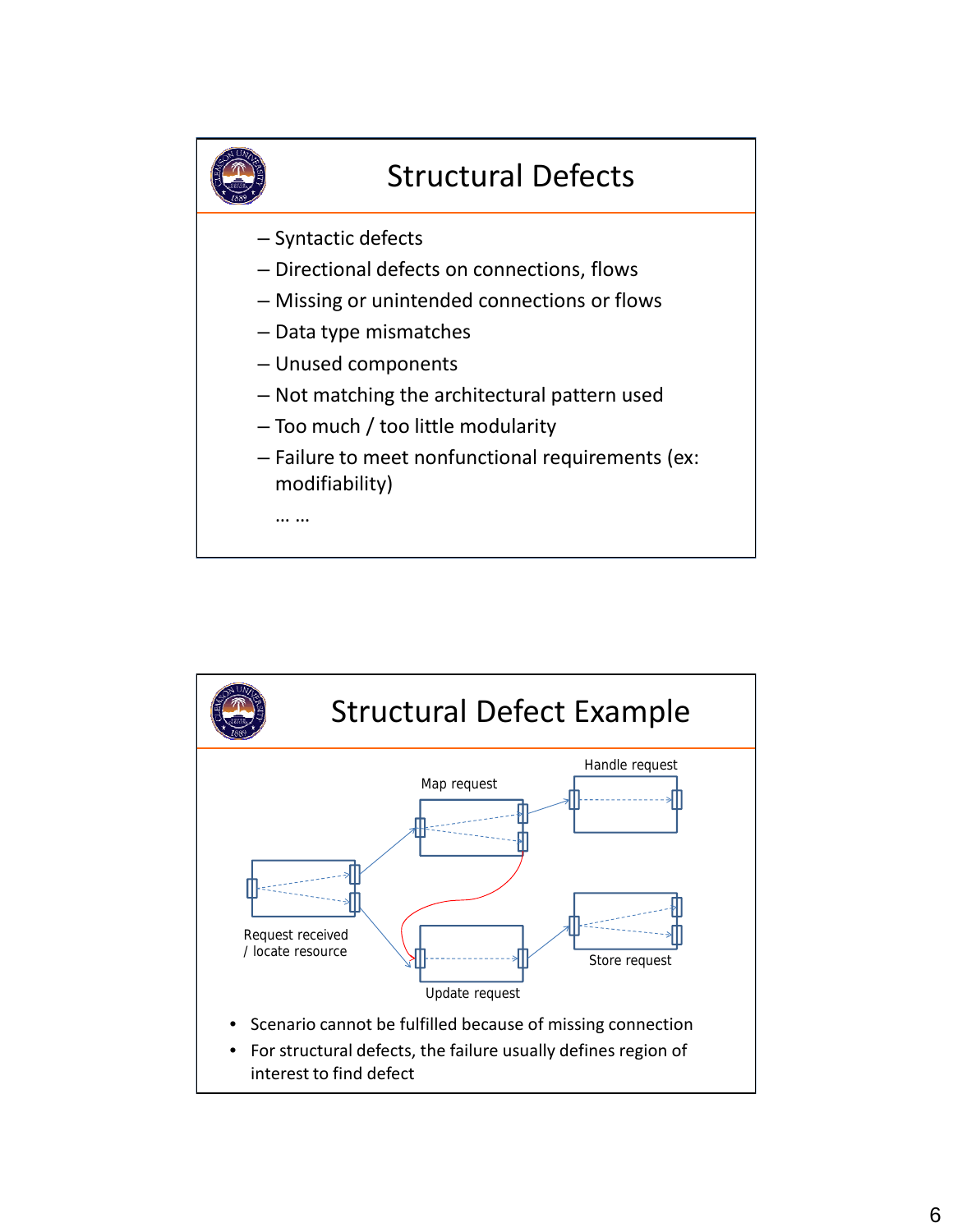

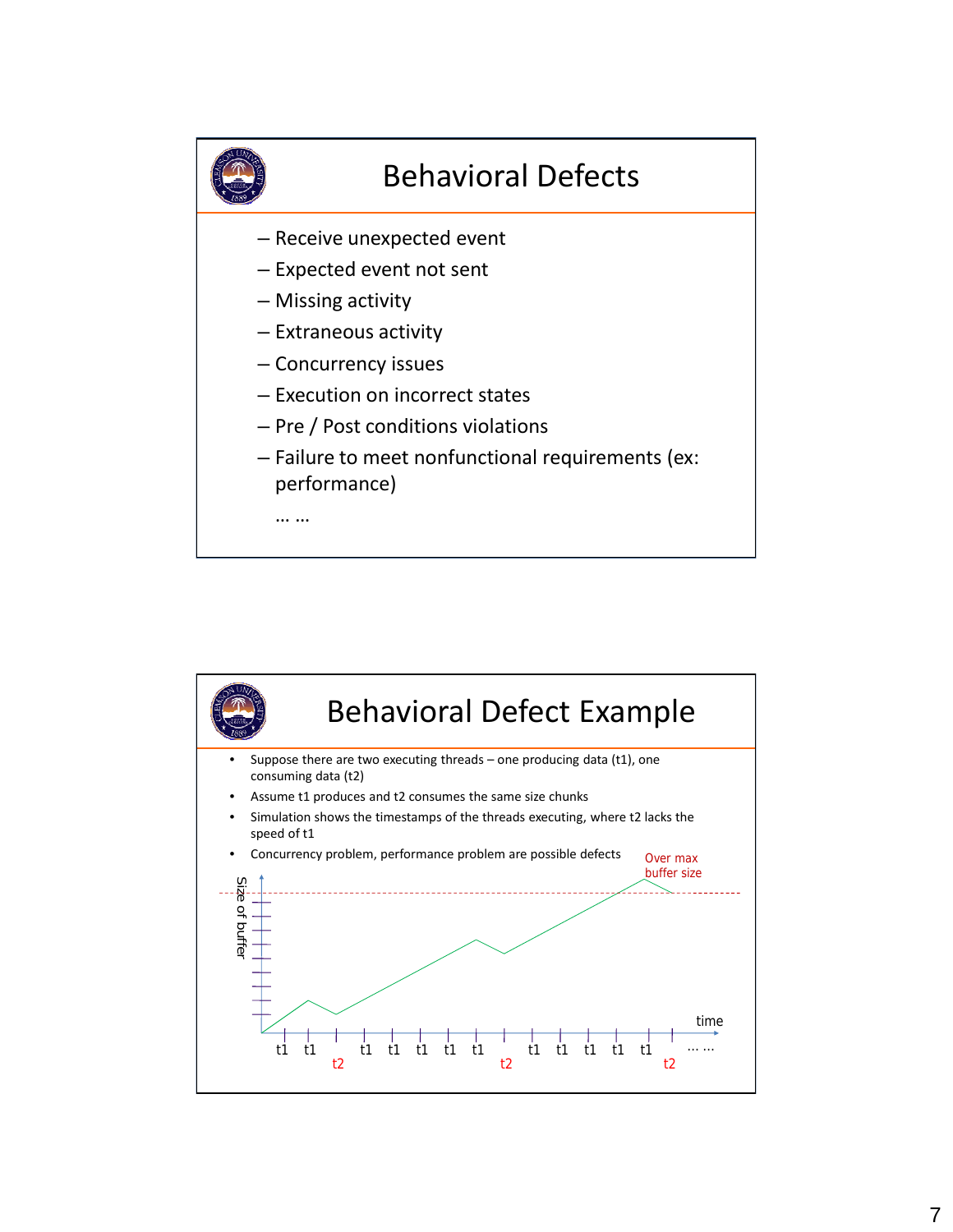

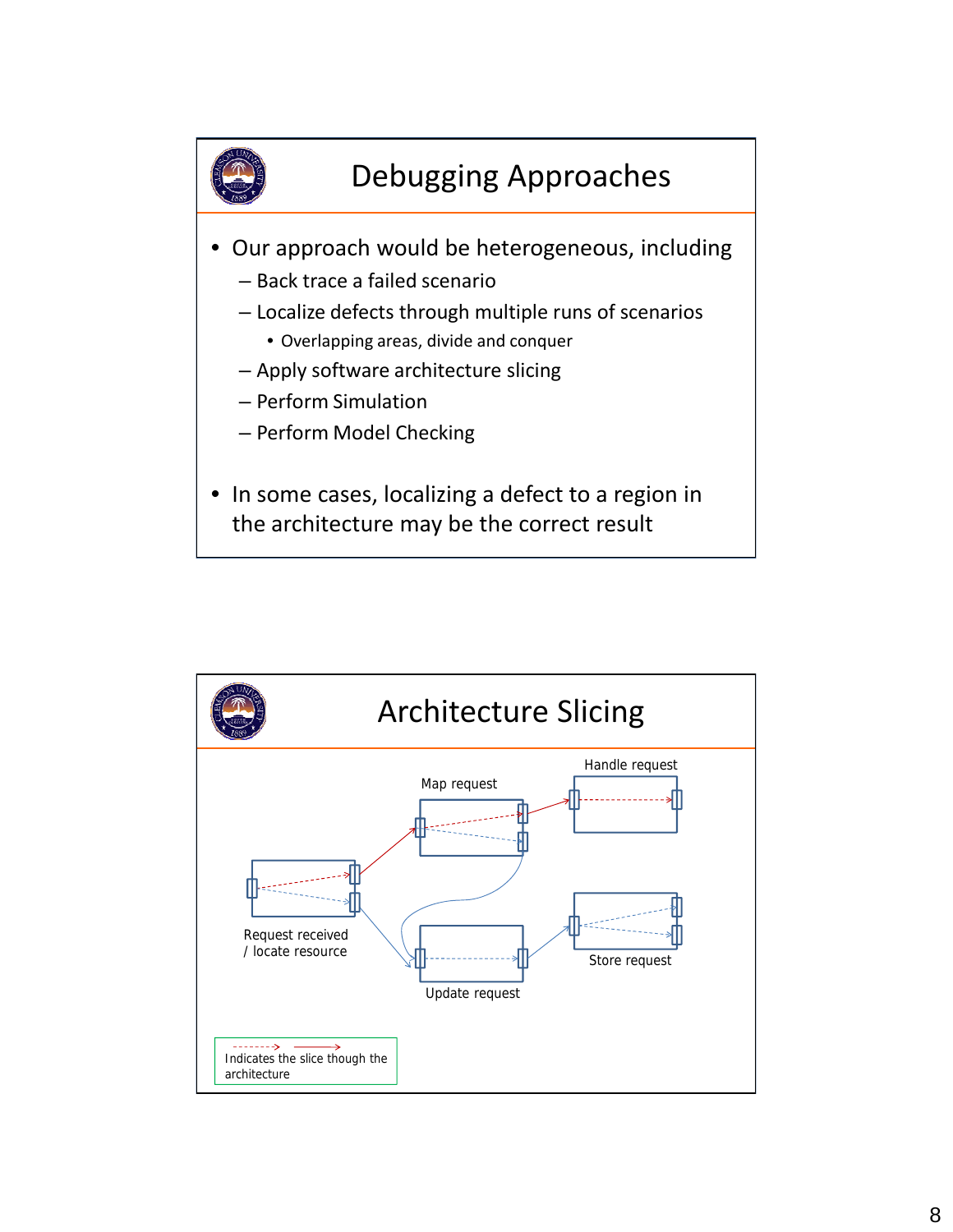

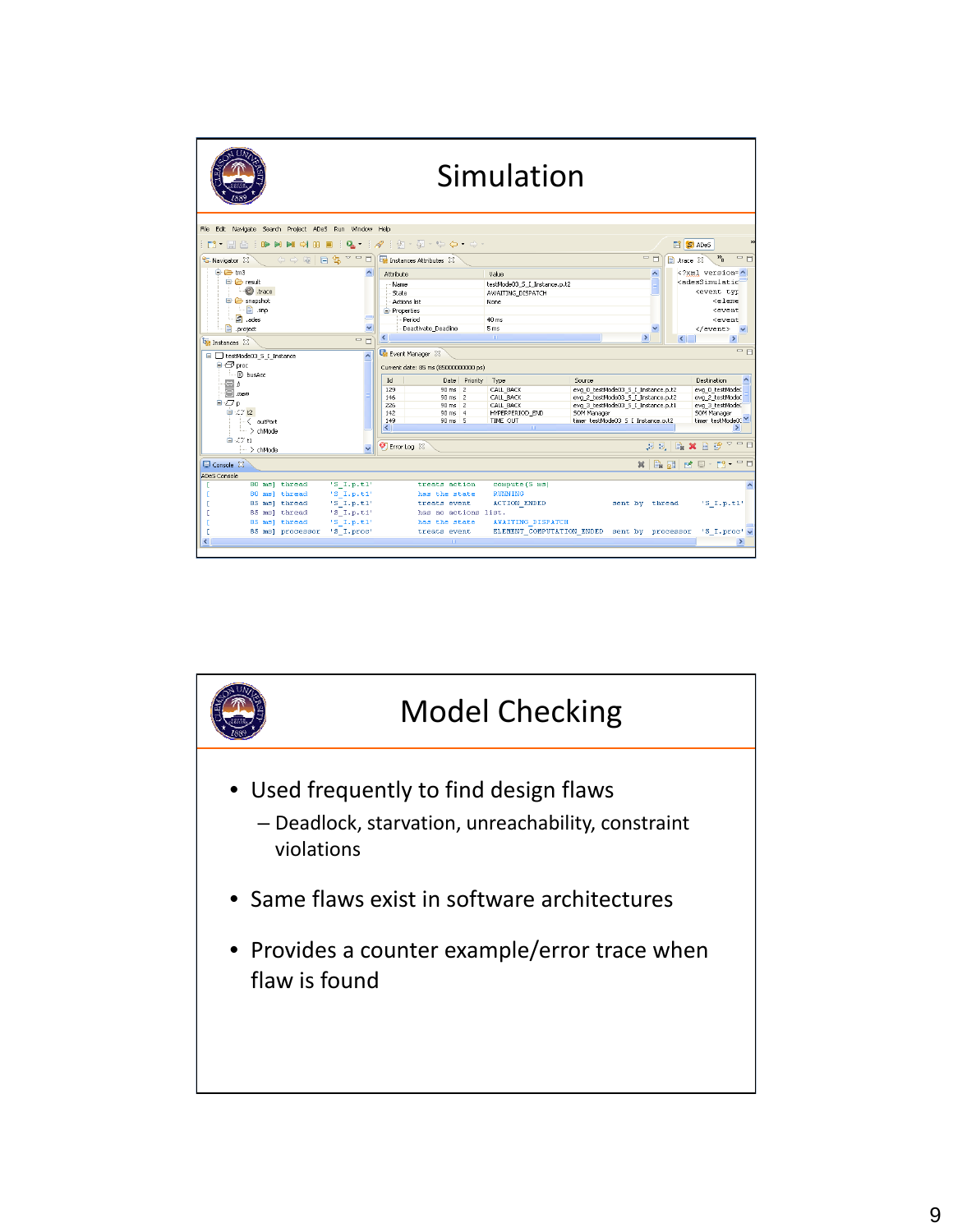

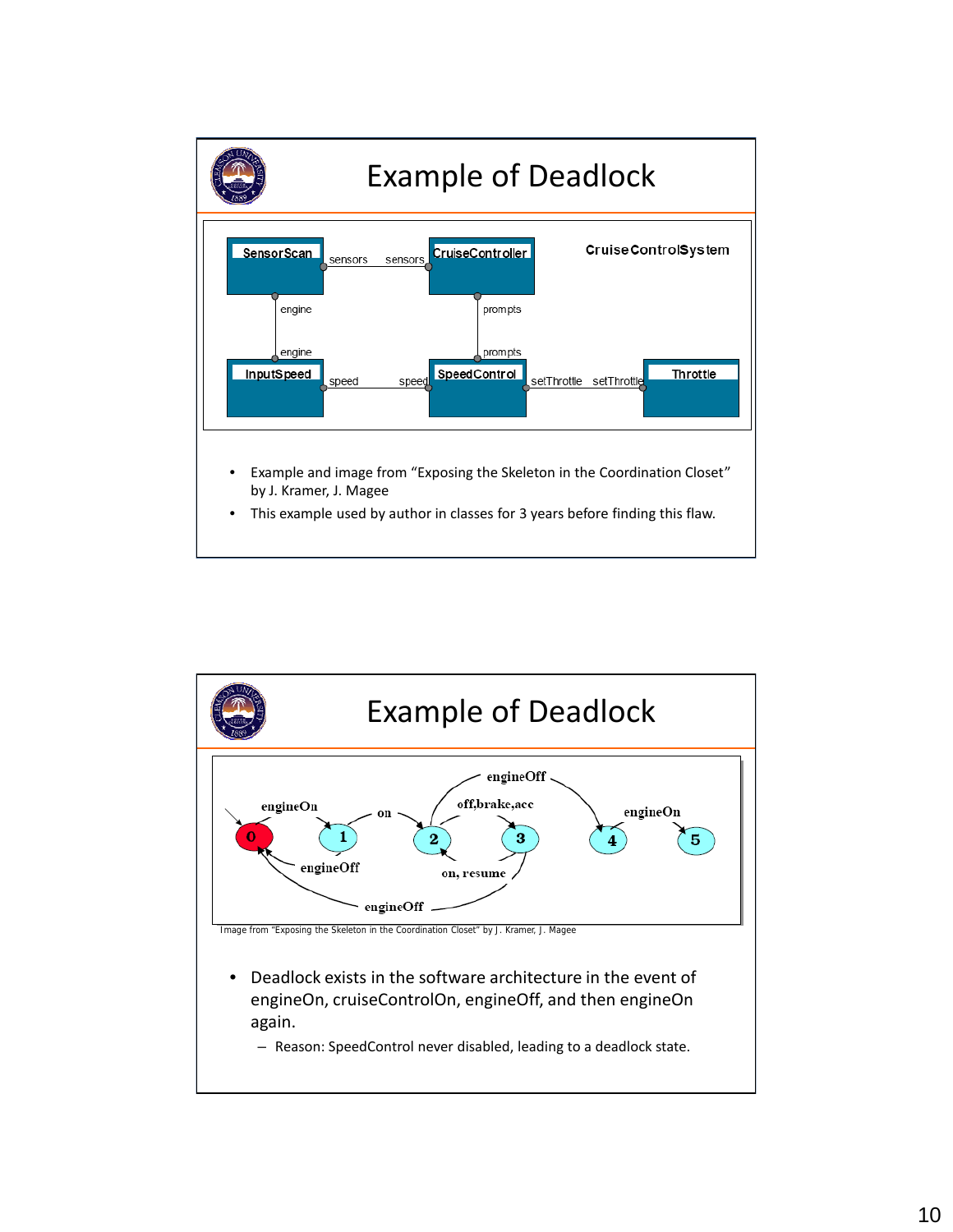

| <b>Error Trace</b>                                                                    |  |
|---------------------------------------------------------------------------------------|--|
|                                                                                       |  |
| 14: proc 1 (ActionType) line 40 "pan in" (state 14) [((action==ENGINEON))]            |  |
| 15:<br>proc 1 (ActionType) line 42 "pan in" (state 5) [action = ON]                   |  |
| spin: trail ends after 15 steps<br>#processes 5:                                      |  |
| 15:<br>proc $0$ (:init:) line 58 (state 7)<br>$-end-$                                 |  |
| 15:<br>proc 1 (ActionType) line 42 (state 6) (invalid end state)<br>current!ON        |  |
| 15:<br>proc 2 (engon) line 30 (state 5)<br>$-end-$                                    |  |
| 15:<br>proc 3 (cruon) line 21 (state 5) (invalid end state)<br>((SPEEDCONTROLING==0)) |  |
| proc 4 (cruoff) line 33 (state 3) (invalid end state)<br>15:<br>current?OFF           |  |
|                                                                                       |  |
|                                                                                       |  |
|                                                                                       |  |